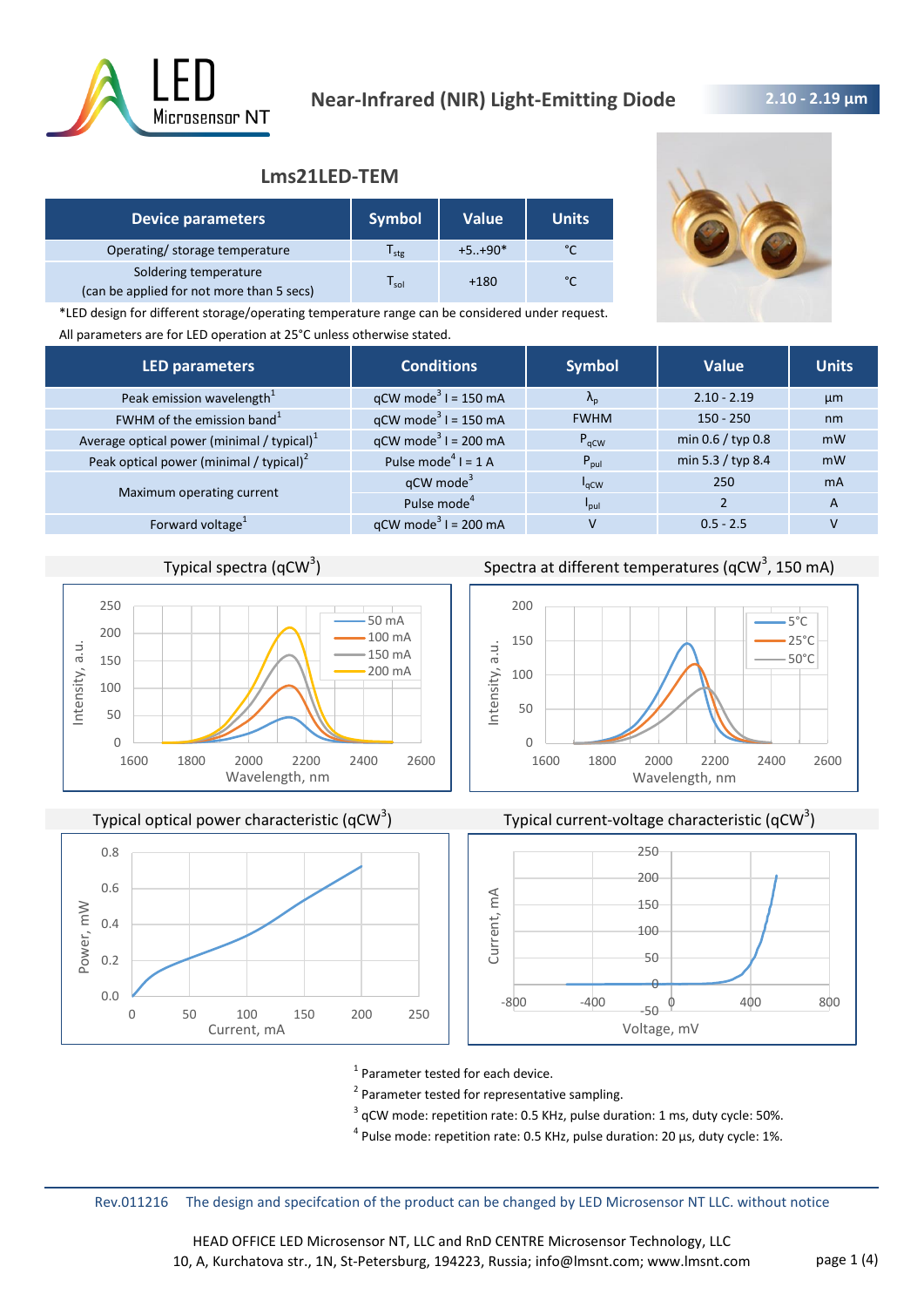

# **Near-Infrared (NIR) Light-Emitting Diode**

**2.10 - 2.19 μm** 

| <b>Packages</b>                                                                                            | <b>Model</b>   |
|------------------------------------------------------------------------------------------------------------|----------------|
| TO-18 with a cap with a glass window                                                                       | Lms21LED       |
| TO-18 with a parabolic reflector without a glass window                                                    | Lms21LED-R     |
| TO-18 with a parabolic reflector with a glass window                                                       | Lms21LED-RW    |
| TO-5 with a built-in thermocooler and thermoresistor, covered by a cap with a glass window                 | Lms21LED-TEM   |
| TO-5 with a built-in thermocooler and thermoresistor, covered by a parabolic reflector with a glass window | Lms21LED-TEM-R |

#### Related products:

- **Photodiodes Lms24PD, Lms25PD series**  detectors of mid-infrared radiation;
- **LED drivers (D-41i, D-51i, minidrivers mD-1c, mD-1p)**  provide LED power supply in pulse modes.

Rev.011216 The design and specifcation of the product can be changed by LED Microsensor NT LLC. without notice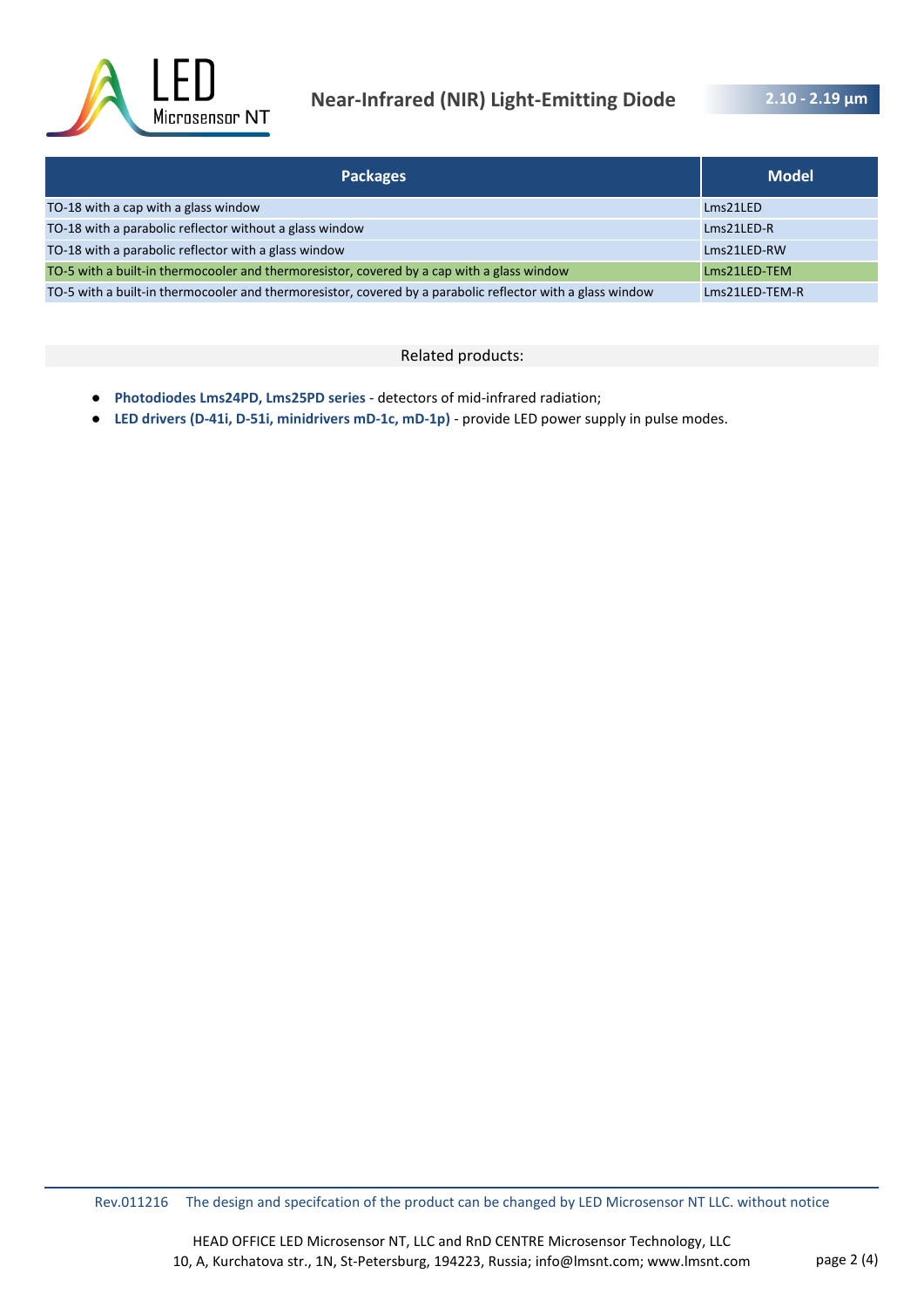

#### To drive the LED we recommend the following basic circuit connection:



We recommend using **Quasi Continuous Wave (qCW) mode** with a duty cycle 50% or 25% to obtain maximum average optical power and short **Pulse modes** to obtain maximum peak power. Hard CW (continius wave) mode is

NOT recommended.



#### **IMPORTANT CAUTIONS:**

- please check your connection circuit before turning on the LED;
- please mind the LED polarity: anode is marked with a RED dot; REVERSE voltage applying is FORBIDDEN;
- please do not connect the LED to the multimeter;
- please control the CURRENT applied to the LED in order NOT to EXCEED the maximum allowable values.